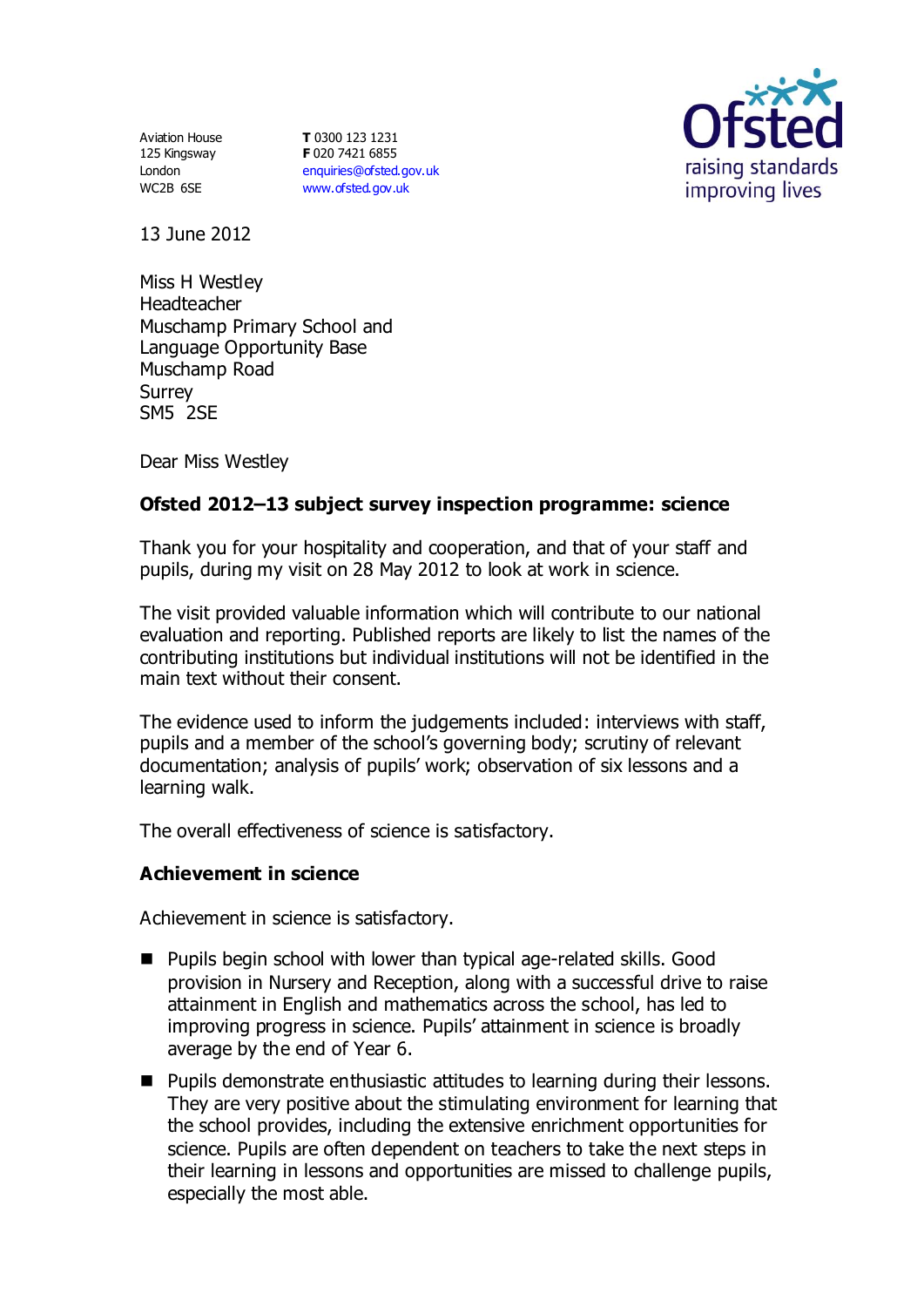■ Pupils' work is marked, with some helpful commentary. However, older pupils only sometimes know the levels they are working at and they do not have a clear idea about what they need to do to improve. The school has focussed its efforts on raising attainment in English and mathematics, and good use is made of opportunities to develop literacy skills through extended writing and use of technical words.

## **Quality of teaching in science**

The quality of teaching in science is satisfactory.

- In the best lessons, teachers use assessment information to plan activities which engage pupils and are carefully matched to meet their needs. Questioning is used well to challenge pupils and check understanding.
- $\blacksquare$  In lessons where the quality of teaching was satisfactory, activities were less well matched to meet the needs of pupils, so they did not make the progress they could have done.
- Teachers try hard to relate science activities to a relevant context. However, in some cases, the resulting learning objectives did not lead to a structured sequence of learning and pupils were unclear about the knowledge and skills they should be acquiring during lessons.
- Emphasis during science lessons is placed on the development of pupils' investigative and practical skills. Pupils have a good understanding of how to plan practical investigations to gather fair and reliable results. Opportunities are missed, however, to develop pupils' analytical and evaluative skills, including supporting the development of numeracy skills.

#### **Quality of the curriculum in science**

The quality of the curriculum in science is satisfactory.

- The school's integrated curriculum provides good opportunities for science to be related to real-life situations and stimulate pupils' interests. However, on occasions, the depth and breadth of learning is not well developed and pupils are unclear about the reasons they are learning science.
- **Practical resources are sufficient to meet the teaching demands, and kept** under review by the science coordinator. Good use is made of the school environment to support lessons, including a garden, pond and ecology area.
- Pupils experience a good range of trips and a number of science-related after school clubs such as ecology clubs, gardening club and small animal care.